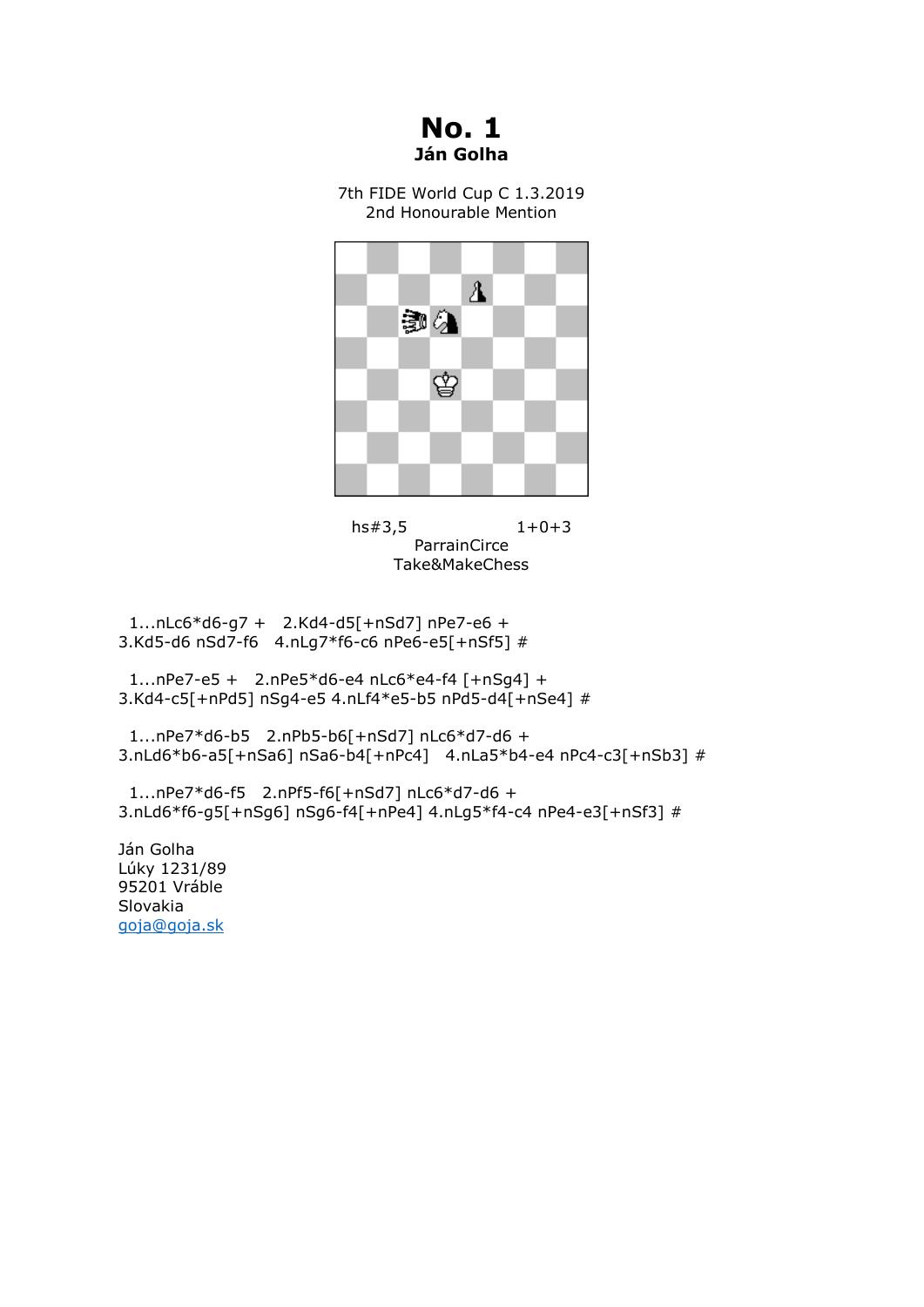## **No. 2 Ján Golha**

TT226 SuperProblem C 27.6.2019 3rd Prize





 1.Qh6-h4 + Kc4-c5 2.Qh4-e4 Rh1-h8 3.Qe4-h1 Rh8-a8 4.Ka4-a5 d5-d4 #

 1.Qh6-h5 d5-d4 2.Qh5-f3 Rh1-f1 3.Qf3-h1 Rf1-a1 + 4.Qh1-h8 d4-d3 #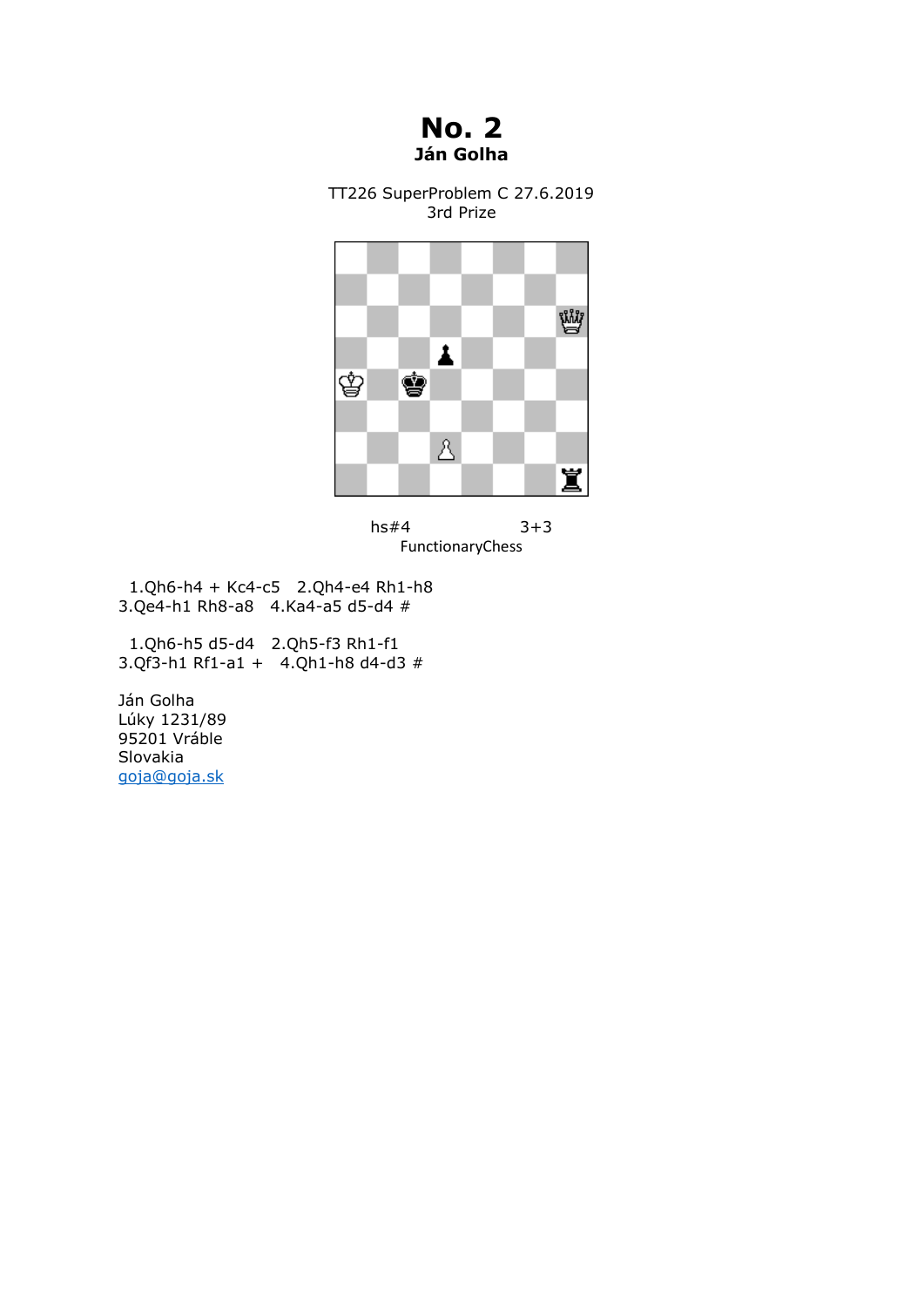**No. 3 Ján Golha**

JT Vito Rallo C 3.8.2019 2nd Prize



h#3 3+5 ParrainCirce b) wGc4-->b6 G-grasshopper b4,c4,e6

a)

 1.Kd5\*c4 Gb4-e7[+wGf7] 2.Rb5-e5 Gf7-d5 + 3.Kc4\*d5 Ge6-e4[+wGd3] # 1.c6-c5 Gc4-c6 2.Rb5\*b4 Gc6-c4[+wGb2] 3.Rb4\*c4 Ge6\*c4[+wGa2] #

b) wGc4-->b6

 1.Rb5-a5 Gb6-e3 2.c6-c5 Ge3\*c5 3.Ra5\*c5[+bPe5] Gb4-e4[+wGf5] # 1.Kd5-c5 Gb6\*d4 2.Rd6-d7[+bPd5] Gd4-d6 3.Rd7\*d6 Gb4\*d6[+wGf8] #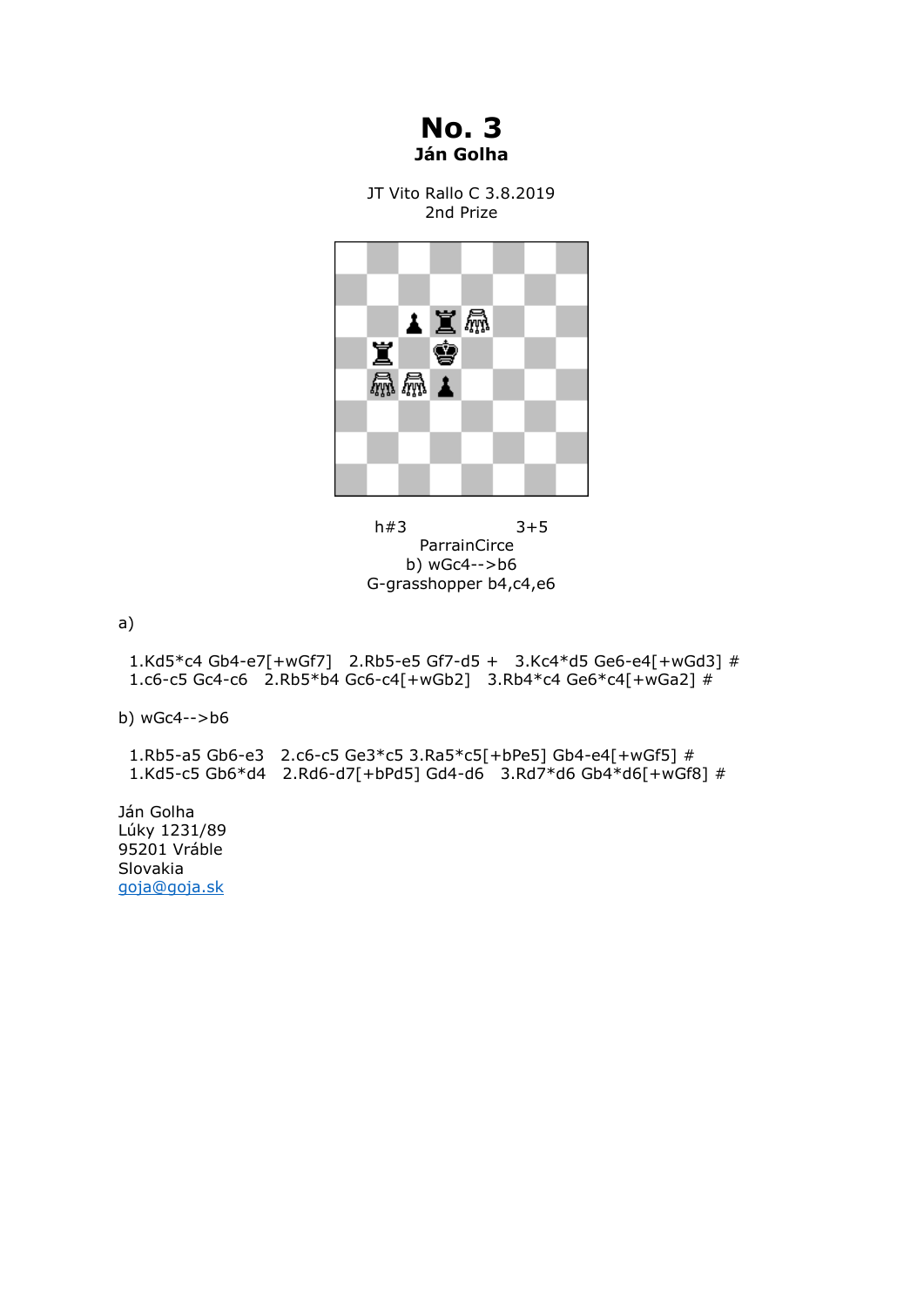

## FB1805 StrateGems 86/2019





## b) wBb7-->h7 c) wKa4-->g4 d) in C: wBb7-->a1

a)

 1.Rc5-d5 Ld3\*d5-d6 2.Bb7-c6[+wRe4] Ld6\*f6-g6 3.Re4-d4[+wSe6] Lg6\*e6-d6 4.Ka4-a5[+wSe7] Ld6\*c6-b6 5.Se7-d5[+wBb4] Lb6\*d4-e3 6.Sd5-b6[+wRb5] Le3\*b6-a7 # 1.Sf6-e4 Ld3\*e4-f5 2.Rc5-c7[+wSe6] Lf5\*e6-d7 3.Bb7-a6[+wSd5] Ld7\*c7-b7 4.Ba6-b5[+wRd6] Lb7\*b5-b4 5.Ka4-a5[+wBb6] Lb4\*d6-e7 6.Sd5-b4[+wRb5] Le7\*b4-a3 # 1.Bb7-f3 Ld3\*f3-g3 2.Rc5-c4[+wBf2] Lg3\*f2-e1 3.Sf6-d5[+wBd1] Le1\*d1-c1 4.Sd5-b6[+wBb2] Lc1\*c4-c5 5.Ka4-a3[+wRc3] Lc5\*b6-a7 + 6.Rc3-b3[+wSa6] La7\*a6-a5 # b) wBb7-->h7 1.Rc5-d5 Ld3\*d5-d6 2.Bh7-f5[+wRb3] Ld6\*f6-g6 3.Rb3-d3[+wSh6] Lg6\*f5-e4 4.Sh6-f5[+wBd4] Le4\*d4-c4 5.Sf5-d4[+wBb3] Lc4\*d3-e2 6.Sd4-b5[+wRb4] Le2\*b5-a6 # 1.Sf6-e4 Ld3\*e4-f5 2.Rc5-d5[+wSf4] Lf5\*f4-f3 3.Bh7-f5[+wSd2] Lf3\*f5-f6 4.Sd2-b3[+wBd6] Lf6\*d6-c6 5.Rd5-d6[+wBd7] Lc6\*d6-e6 6.Bd7-b5[+wRb4] Le6\*b3-a2 # c) wKa4-->g4 1.Rc5-b5 Ld3\*b5-a6 2.Kg4-h5[+wRc6] La6\*b7-c8 3.Kh5-h6[+wBb8] Lc8\*b8-a8 4.Sf6-e4[+wBa6] La8\*a6-a5 5.Se4-g5[+wBc7] La5\*c7-d8 6.Rc6-g6[+wBg7] Ld8\*g5-h4 # 1.Rc5-d5 Ld3\*d5-d6 2.Bb7-d5[+wRf3] Ld6\*d5-d4 + 3.Kg4-h3[+wBe4] Ld4\*e4-f4 4.Rf3-c3[+wBb4] Lf4\*b4-a4 5.Sf6-g4[+wBc2] La4\*c2-d1 6.Rc3-g3[+wBg2]  $1d1*q4-h5 \#$  1.Sf6-e4 Ld3\*e4-f5 + 2.Kg4-h4[+wSf4] Lf5\*f4-f3 3.Kh4-h5[+wSf5] Lf3\*b7-a8 4.Sf5-e3[+wBa5] La8\*a5-a4 5.Se3-g4[+wBc6] La4\*c6-d7 6.Rc5-g5[+wBg6] Ld7 $*$ g4-h3 # d) wKa4-->g4 wBb7-->a1 1.Rc5-c3 Ld3\*c3-b3 2.Ba1-c3[+wRe5] Lb3\*c3-d3 3.Re5-g5[+wBe3] Ld3\*e3-f3 + 4.Kg4-h5[+wBf4] Lf3\*f4-f5 5.Sf6-e4[+wBe2] Lf5\*e4-d3 6.Be2-g4[+wSg6] Ld3\*g6-h7 # 1.Rc5-d5 Ld3\*d5-d6 2.Sf6-d5[+wRb4] Ld6\*d5-d4 + 3.Kg4-h4[+wSe5] Ld4\*e5-f6 4.Ba1-c3[+wSg7] Lf6\*c3-b2 5.Rb4-f4[+wBg3] Lb2\*g7-h8 + 6.Rf4-g4[+wSh7] Lh $8*h7-h6$ #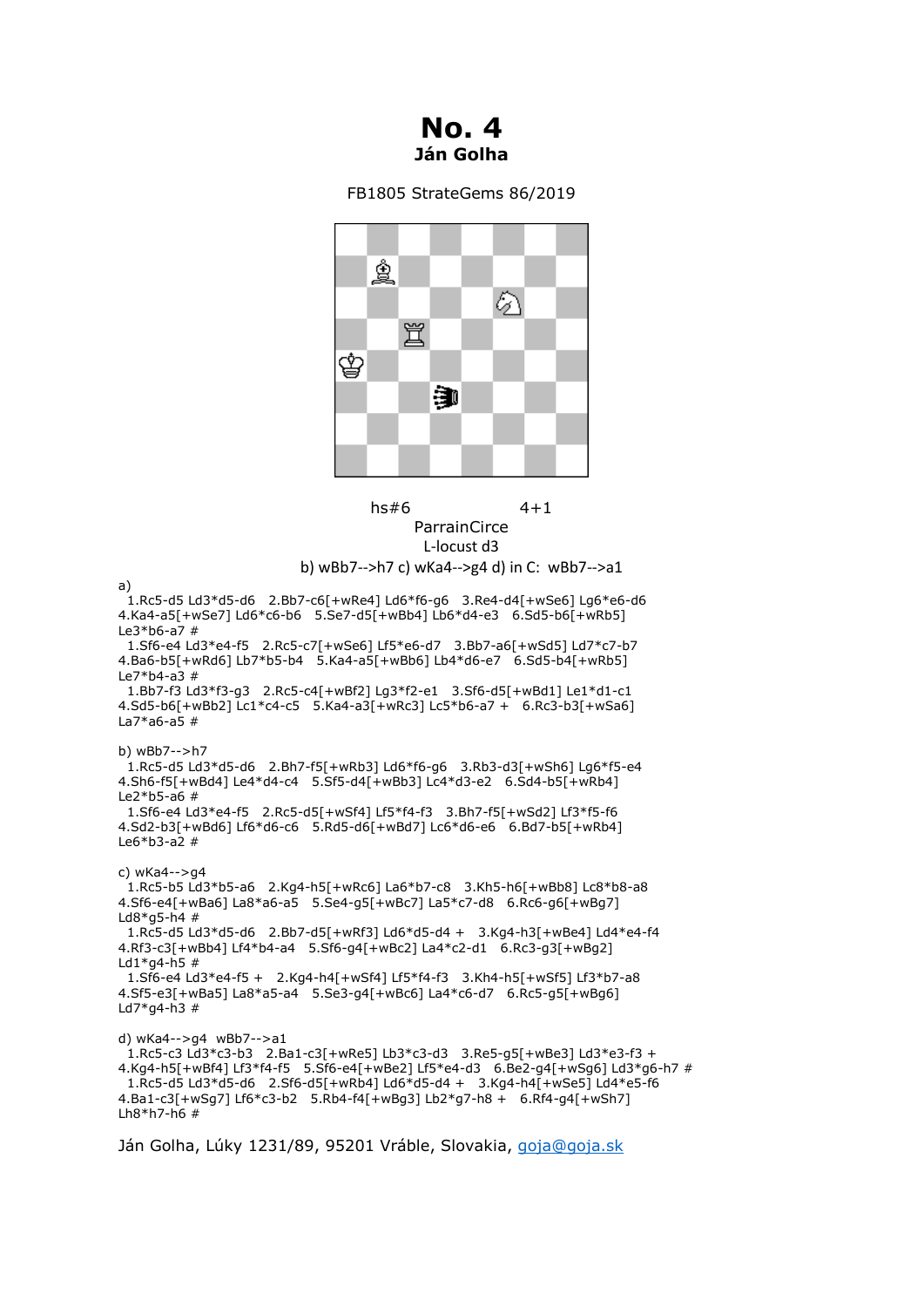**No. 5 Ján Golha**

G432 SuperProblem 18.11.2021 3rd Prize



hs#3,5 0+0+5 Take&MakeChess ParrainCirce

1...nBd3-b5 2.nSc3\*d5-d4 nSd4\*b5-e2[+nPe3] 3.nSe2-d4[+nBa7] nBa7\*d4-e6 4.nKe5\*e6-d5[+nSc4] + nKd5\*c4-d2 #

 1...nPe4-e3 2.nBd3-c4 nPd5\*c4-e2 3.nKe5-f5[+nBd4] nBd4-e5 4.nKf5\*e5-d4 + nKd4\*c3-d1 #

 1...nKe5\*d5-d6 2.nKd6-e6[+nPe5] nSc3-d5 3.nBd3-c4 nBc4\*d5-e7 4.nKe6\*e7-d6 [+nSc5] + nKd6\*c5-d3 #